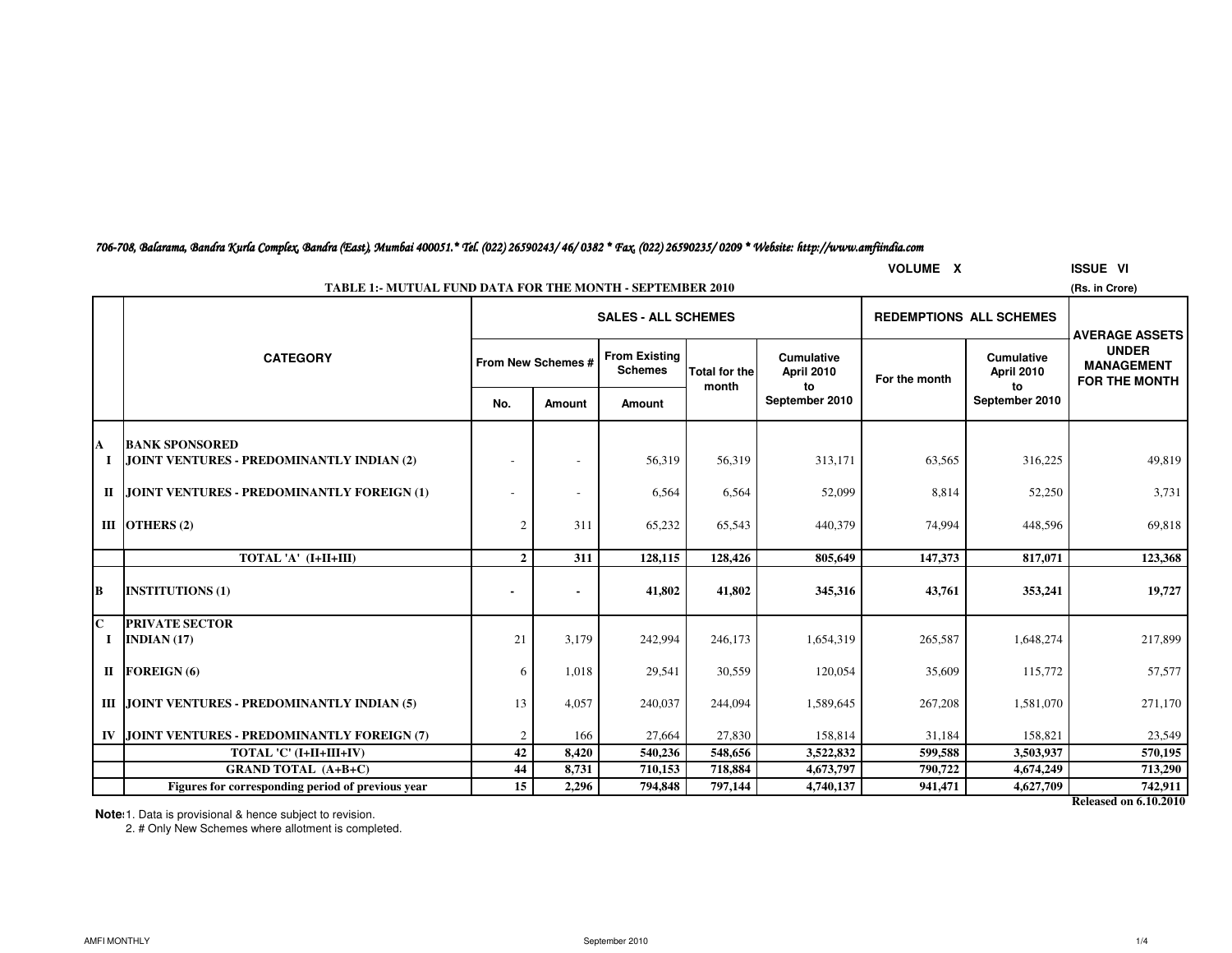### (Rs. in Crore)

### **TABLE 2:- SALES DURING THE MONTH OF SEPTEMBER 2010 - TYPE AND CATEGORY WISE2.1 \*NEW SCHEMES LAUNCHED (ALLOTMENT COMPLETED)**

|                                |                      | Open End |                      | <b>Close End</b> |                      | <b>Interval Fund</b> |                      | <b>TOTAL</b> |  |
|--------------------------------|----------------------|----------|----------------------|------------------|----------------------|----------------------|----------------------|--------------|--|
|                                | <b>No.of Schemes</b> | Amount   | <b>No.of Schemes</b> | Amount           | <b>No.of Schemes</b> | Amount               | <b>No.of Schemes</b> | Amount       |  |
| <b>INCOME</b>                  |                      | 597      | 37                   | 7,454            | <b>.</b>             |                      | 39                   | 8,051        |  |
| <b>EQUITY</b>                  |                      | 677      |                      |                  |                      |                      |                      | 677          |  |
| <b>BALANCED</b>                |                      |          |                      |                  |                      |                      |                      |              |  |
| <b>LIQUID/MONEY MARKET</b>     |                      |          |                      |                  |                      |                      |                      |              |  |
| <b>GILT</b>                    |                      |          |                      |                  |                      |                      |                      |              |  |
| <b>ELSS - EQUITY</b>           |                      |          |                      |                  |                      |                      |                      |              |  |
| <b>GOLD ETF</b>                |                      |          |                      |                  |                      |                      |                      |              |  |
| <b>OTHER ETFS</b>              |                      | з        |                      |                  |                      |                      |                      |              |  |
| <b>FUND OF FUNDS INVESTING</b> |                      |          |                      |                  |                      |                      |                      |              |  |
| <b>OVERSEAS</b>                |                      |          | -                    |                  |                      |                      |                      |              |  |
| <b>TOTAL</b>                   |                      | 1,277    | 37                   | 7,454            |                      |                      | 44                   | 8,731        |  |

### **\*NEW SCHEMES LAUNCHED :**

| <b>OPEN END INCOME:</b>       | <b>IDBI Ultra Short Term Fund and Pramerica Ultra Short Term Bond Fund.</b>                                                                                                                                                                                                                                                                                                                                                                                                                                                                                                                                                                                                                                                                                                                                                                                                                                                                                                                           |
|-------------------------------|-------------------------------------------------------------------------------------------------------------------------------------------------------------------------------------------------------------------------------------------------------------------------------------------------------------------------------------------------------------------------------------------------------------------------------------------------------------------------------------------------------------------------------------------------------------------------------------------------------------------------------------------------------------------------------------------------------------------------------------------------------------------------------------------------------------------------------------------------------------------------------------------------------------------------------------------------------------------------------------------------------|
| <b>OPEN END EQUITY:</b>       | IDBI Nifty Junior Index Fund; Reliance Small Cap Fund, Reliance Index Fund - Nifty Plan and Sensex Plan.                                                                                                                                                                                                                                                                                                                                                                                                                                                                                                                                                                                                                                                                                                                                                                                                                                                                                              |
| <b>IOPEN END OTHER ETFS :</b> | Infrastructure Benchmark Exchange Traded Scheme (Infra BeES)                                                                                                                                                                                                                                                                                                                                                                                                                                                                                                                                                                                                                                                                                                                                                                                                                                                                                                                                          |
| <b>ICLOSE END INCOME:</b>     | DSP BlackRock FMP - 12M - Series 7 and 3M - Series 20; DWS FTF Series 74 and Series 75, DWS Hybrid FTF Series 1; Fidelity FMP Series III Plan C, Plan D,<br>Plan E and Plan F; Fortis FTF Series 18 D; HDFC FMP 35D August 2010 (2) Series XIV, August 2010 (3) Series XIV, September 2010 (1) - Series XIV, 100D<br>September 2010 (1) - Series XIV, September 2010 (2) - Series XIV, 370D September 2010 (1) - Series XV and 25M September 2010 - Series XV; ICICI Prudential<br>FMP Series 52 One Year Plan C and Series 53 One Year Plan A; IDFC FMP Monthly Series 25, Yearly Series 33; Kotak FMP 370 Days Series 7 and Series 8, 6 M<br>Series 9 and 24 M Series 2; L & T FMP I (September 91D A) and (September 24M A); Principal PNB FMP 367 Days Series I and 91 Days Series XXIII; Reliance<br>Fixed Horizon Fund XV - Series 9 and XVI - Series 7; Sundaram BNP Paribas FTP - AN and AO; Tata FMP Series 27 Scheme A and Scheme B; Taurus FMP 120<br>Days Series 1 and 180 Days Series 1. |

### **2.2 EXISTING SCHEMES**

|                                                   |                      | Open End | <b>Close End</b>     |        | <b>Interval Fund</b> |        | <b>TOTAL</b>         |         |
|---------------------------------------------------|----------------------|----------|----------------------|--------|----------------------|--------|----------------------|---------|
|                                                   | <b>No.of Schemes</b> | Amount   | <b>No.of Schemes</b> | Amount | <b>No.of Schemes</b> | Amount | <b>No.of Schemes</b> | Amount  |
| <b>INCOME</b>                                     | 199                  | 167,412  | 117                  | 984    | 36                   | 6,151  | 352                  | 174,547 |
| <b>EQUITY</b>                                     | 285                  | 5,116    | 27                   |        |                      |        | 313                  | 5,116   |
| <b>BALANCED</b>                                   | 31                   | 634      |                      |        |                      | ۰      | 34                   | 634     |
| <b>LIQUID/MONEY MARKET</b>                        | 53                   | 528,375  |                      |        |                      |        | 53                   | 528,375 |
| <b>GILT</b>                                       | 36                   | 861      | -                    |        |                      |        | 36                   | 861     |
| <b>IELSS - EQUITY</b>                             | 36                   | 176      | 12                   |        |                      |        | 48                   | 176     |
| <b>GOLD ETF</b>                                   |                      | 208      | -                    |        |                      |        |                      | 208     |
| <b>OTHER ETFS</b>                                 | 14                   | 199      |                      |        |                      |        | 14                   | 199     |
| <b>FUND OF FUNDS INVESTING</b><br><b>OVERSEAS</b> | 15                   | 37       |                      |        |                      | ۰      | 15                   | 37      |
| <b>TOTAL</b>                                      | 678                  | 703,018  | 159                  | 984    | 37                   | 6,151  | 874                  | 710,153 |

Notes:The change in number of existing schemes is because of the maturity and reclassification of some of the existing schemes.

^ Amount mobilised by new plans launched under existing scheme.

### **2.3 TOTAL OF ALL SCHEMES**

|                                |                      | Open End |                      | <b>Close End</b> |                      | <b>Interval Fund</b> |                      | <b>TOTAL</b> |  |
|--------------------------------|----------------------|----------|----------------------|------------------|----------------------|----------------------|----------------------|--------------|--|
|                                | <b>No.of Schemes</b> | Amount   | <b>No.of Schemes</b> | Amount           | <b>No.of Schemes</b> | Amount               | <b>No.of Schemes</b> | Amount       |  |
| <b>INCOME</b>                  | 201                  | 168,009  | 154                  | 8.438            | 36                   | 6,151                | 391                  | 182,598      |  |
| <b>EQUITY</b>                  | 289                  | 5.793    | 27                   |                  |                      |                      | 317                  | 5,793        |  |
| <b>BALANCED</b>                | 31                   | 634      |                      |                  |                      |                      | 34                   | 634          |  |
| <b>LIQUID/MONEY MARKET</b>     | 53                   | 528,375  |                      |                  |                      |                      | 53                   | 528,375      |  |
| <b>GILT</b>                    | 36                   | 861      |                      |                  |                      |                      | 36                   | 861          |  |
| <b>ELSS - EQUITY</b>           | 36                   | 176      | 12                   |                  |                      |                      | 48                   | 176          |  |
| <b>GOLD ETF</b>                |                      | 208      |                      |                  |                      |                      |                      | 208          |  |
| <b>OTHER ETFS</b>              | 15                   | 202      |                      |                  |                      |                      | 15                   | 202          |  |
| <b>FUND OF FUNDS INVESTING</b> | 15                   | 37       |                      |                  |                      |                      | 15                   | 37           |  |
| <b>OVERSEAS</b>                |                      |          |                      |                  |                      |                      |                      |              |  |
| <b>TOTAL</b>                   | 685                  | 704,295  | 196                  | 8,438            | 37                   | 6,151                | 918                  | 718,884      |  |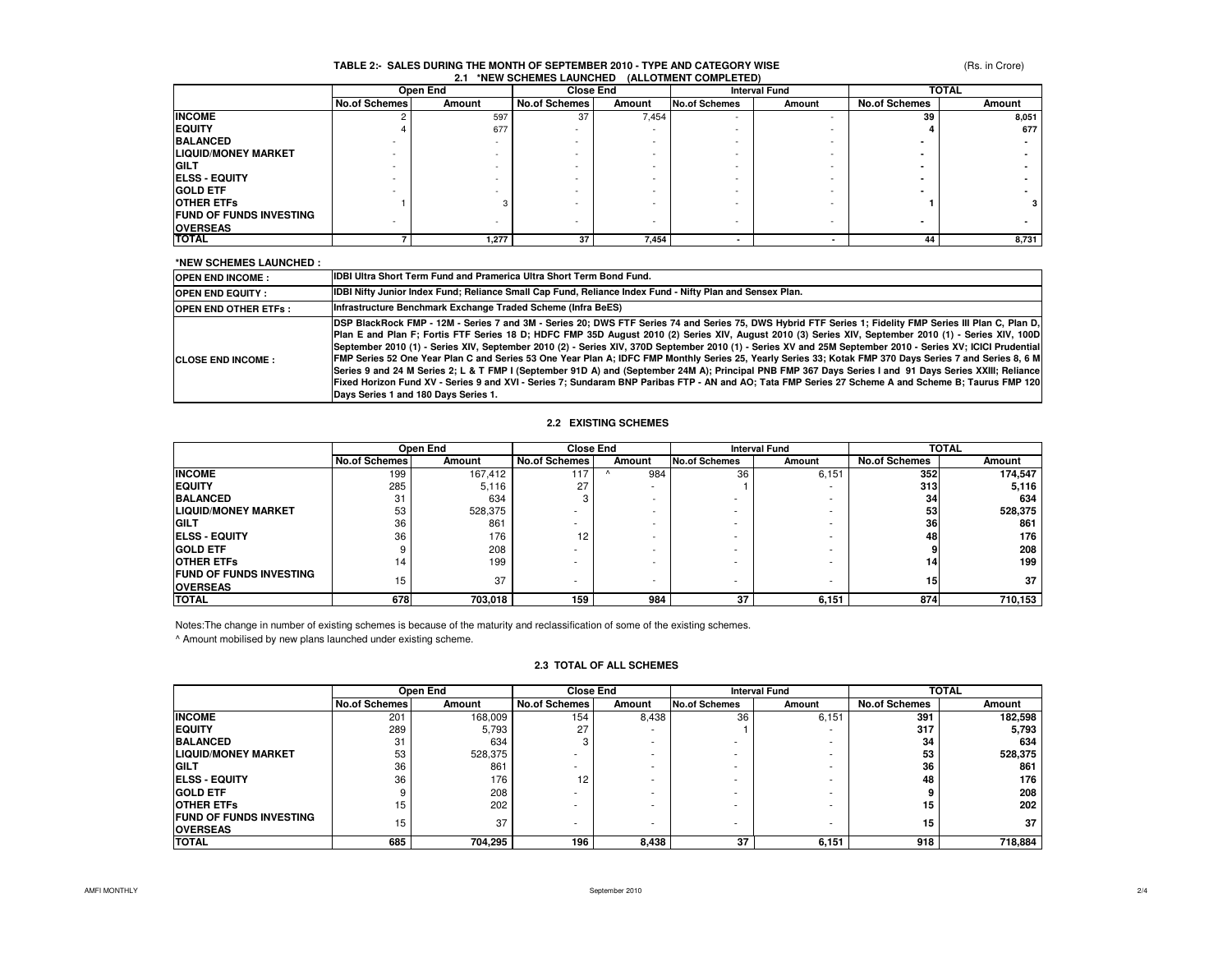### **Table 3:-**

# **REDEMPTIONS / REPURCHASES DURING THE MONTH OF SEPTEMBER 2010**

|                                                   |          |                          | <b>CATEGORY &amp; TYPE WISE</b> |              | (Rs. in Crore)                                |                                                                                                   |                                                             |
|---------------------------------------------------|----------|--------------------------|---------------------------------|--------------|-----------------------------------------------|---------------------------------------------------------------------------------------------------|-------------------------------------------------------------|
|                                                   | Open End | <b>Close End</b>         | <b>Interval Fund</b>            | <b>TOTAL</b> | Net Inflow /<br>(Outflow)<br>For<br>the Month | Net Inflow /<br>(Outflow) For the (Outflow) For the<br><b>Year to Date</b><br><b>Current Year</b> | Net Inflow /<br><b>Year to Date</b><br><b>Previous Year</b> |
| <b>INCOME</b>                                     | 200,800  | 3,566                    | 6,869                           | 211,235      | (28, 637)                                     | (3, 266)                                                                                          | 101,955                                                     |
| <b>EQUITY</b>                                     | 12,151   | 653                      |                                 | 12,804       | (7,011)                                       | (14, 624)                                                                                         | 5,534                                                       |
| <b>BALANCED</b>                                   | 1,043    | 5                        |                                 | 1,048        | (414)                                         | 39                                                                                                | (378)                                                       |
| LIQUID/MONEY MARKET                               | 564,483  |                          |                                 | 564,483      | (36, 108)                                     | 17,087                                                                                            | 7,720                                                       |
| <b>GILT</b>                                       | 340      |                          |                                 | 340          | 521                                           | 339                                                                                               | (2,664)                                                     |
| <b>IELSS - EQUITY</b>                             | 419      | 27                       |                                 | 446          | (270)                                         | (737)                                                                                             | 188                                                         |
| <b>GOLD ETFs</b>                                  | 33       |                          |                                 | 33           | 175                                           | 949                                                                                               | 267                                                         |
| <b>OTHER ETFS</b>                                 | 126      |                          |                                 | 126          | 76                                            | 472                                                                                               | 28                                                          |
| <b>FUND OF FUNDS</b><br><b>INVESTING OVERSEAS</b> | 207      | $\overline{\phantom{a}}$ |                                 | 207          | (170)                                         | (711)                                                                                             | (222)                                                       |
| <b>TOTAL</b>                                      | 779,602  | 4,251                    | 6,869                           | 790,722      | (71, 838)                                     | (452)                                                                                             | 112,428                                                     |

#### **Table 4:-**

## **ASSETS UNDER MANAGEMENT AS ON SEPTEMBER 30, 2010**

|                                                   |          |                  | <b>CATEGORY &amp; TYPE WISE</b> |              | (Rs. in Crore) |
|---------------------------------------------------|----------|------------------|---------------------------------|--------------|----------------|
|                                                   | Open End | <b>Close End</b> | <b>Interval Fund</b>            | <b>TOTAL</b> | % to Total     |
| <b>INCOME</b>                                     | 245,955  | 52.041           | 24,629                          | 322,625      | 49             |
| <b>IEQUITY</b>                                    | 171,050  | 14,363           | 71                              | 185,484      | 28             |
| <b>BALANCED</b>                                   | 18,156   | 1.252            | -                               | 19,408       |                |
| LIQUID/MONEY MARKET                               | 91,516   |                  | ٠                               | 91,516       | 14             |
| <b>GILT</b>                                       | 3,860    |                  | ٠                               | 3,860        |                |
| <b>IELSS - EQUITY</b>                             | 24,063   | 3.411            | -                               | 27.474       |                |
| <b>GOLD ETF</b>                                   | 2,849    |                  | ٠                               | 2,849        |                |
| <b>OTHER ETFS</b>                                 | 1,610    |                  | -                               | 1,610        | @              |
| <b>FUND OF FUNDS</b><br><b>INVESTING OVERSEAS</b> | 2,487    |                  | ۰                               | 2.487        | @              |
| <b>ITOTAL</b>                                     | 561,546  | 71,067           | 24,700                          | 657,313      | 100            |

**@ Less than 1 %.**

# **Table 5:-** DATA ON FUND OF FUNDS (DOMESTIC) - SEPTEMBER 2010 (Rs. In Crore)

|                      | No. of<br><b>Schemes</b> | <b>Sales</b> | Redemption | Assets under<br>Management as on<br>September 30, 2010 | <b>Average Assets</b><br>under Management<br>for the Month |
|----------------------|--------------------------|--------------|------------|--------------------------------------------------------|------------------------------------------------------------|
| <b>Fund of Funds</b> | 24                       | 368          | 109l       | 2.340                                                  | 2,186                                                      |

### **Notes :**

 1. Fund of Funds is a scheme wherein the assets are invested in the existing schemes of mutual funds and hence, the figures indicated herein are included in tables 1 to 4 and 6. Data on fund of funds is given for information only.